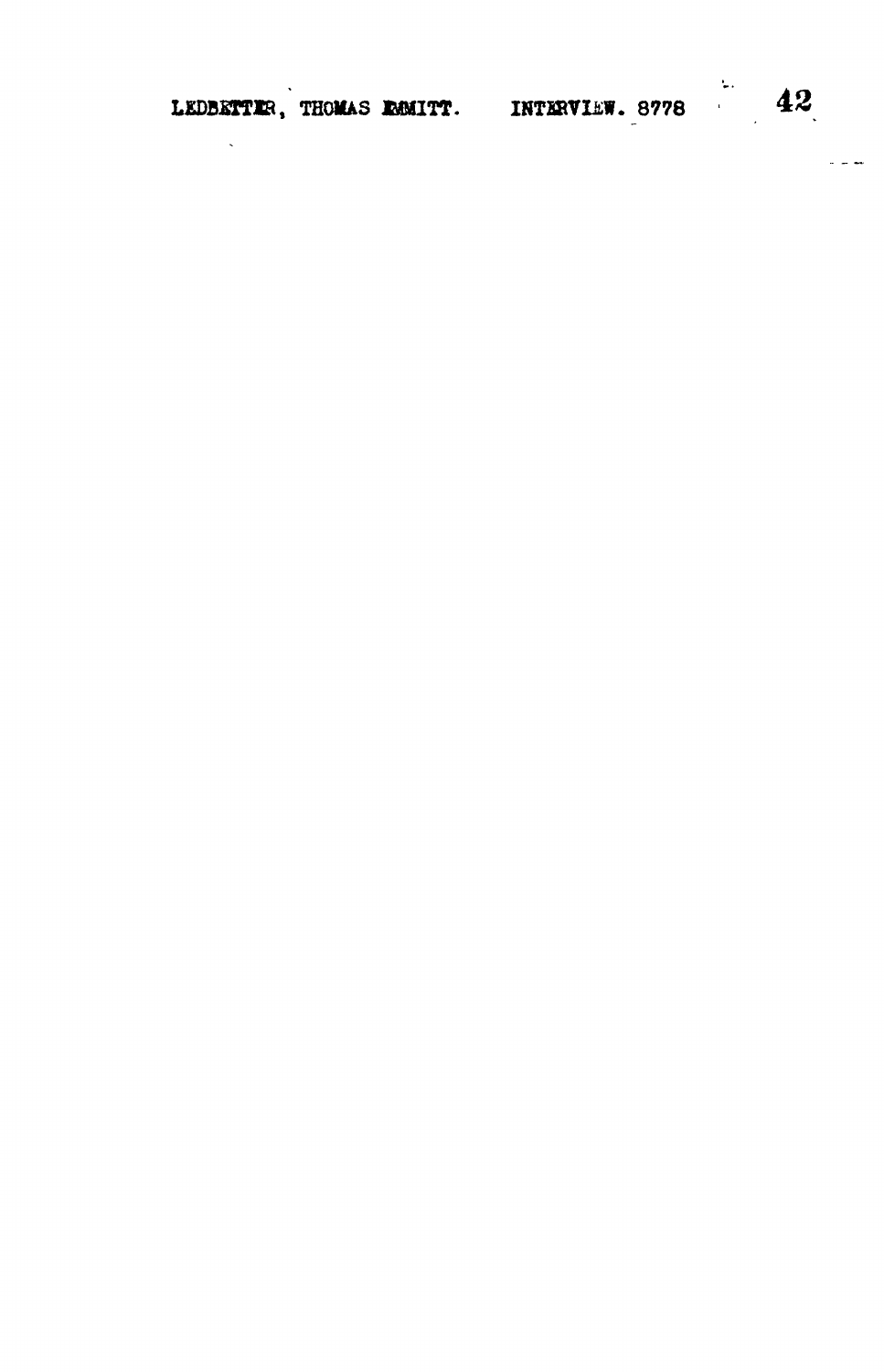Notes or complete narrative by the field worker dealing with the life and story of the person interviewed. Refer to Manual for suggested subjects and questions. Continue on blank sheets if necessary and attach firmly to this form. Number of sheets attached 4 , .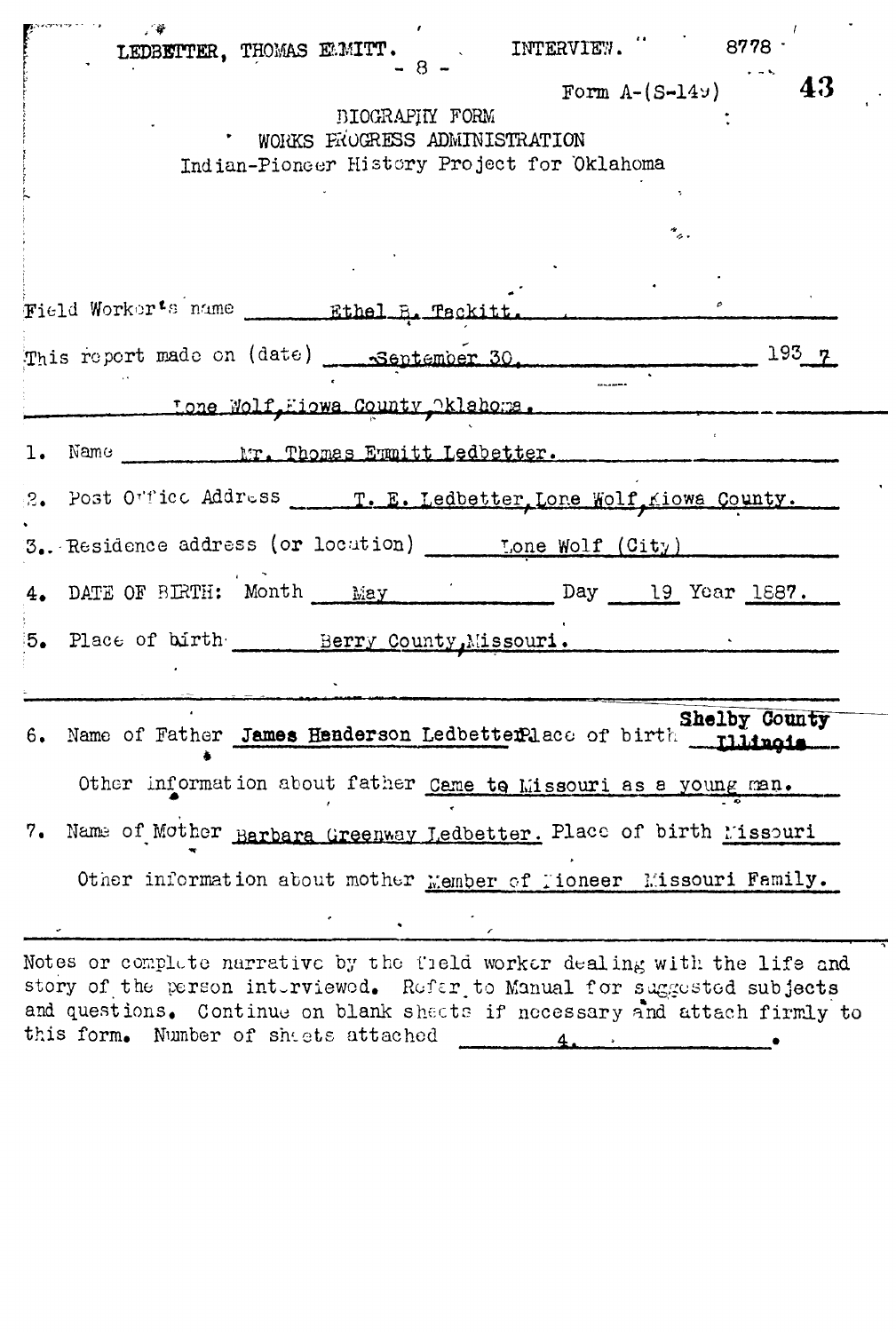Ethel B. Tackitt, Interviewer, fepteraber 30, 1937.

> Interview with Mr. Thomas Emmitt Ledbetter. Lone Wolf, Oklahoma. Born May 19, 1867. Father-James Henderson Ledbetter Mother-Barbara Greenway Ledbetter.

I was born in Berry County Missouri, May 19th, 1887. My father, James Henderson Ledbetter, who was of a *> <•* pioncering disposition came there from Illinois when he was quite a joung man. Ny mother Barbara Addaline quite *z.* young mail. ??y mother/Barbara Addaline Ledbotter was a native of Missouri.

There was much talk in our country about the Indian Territory and the farming land of Cklah ma, so Father decided to como where he could get s home ind we could have a better farm.

In the Summer of 1897, he and 'other packed what we had in a two horse covered wa on and loaded us in three boys and two girls— and started to Okl .homa. Two other families came with us- Uncl · Enoch McMillain and his family and Bill Leemaster and hi; family,' Altogether there were seventeen of us in the granp.

We were on the road three weeks. It was like a big -picnic; we would ride in the different wagons or walk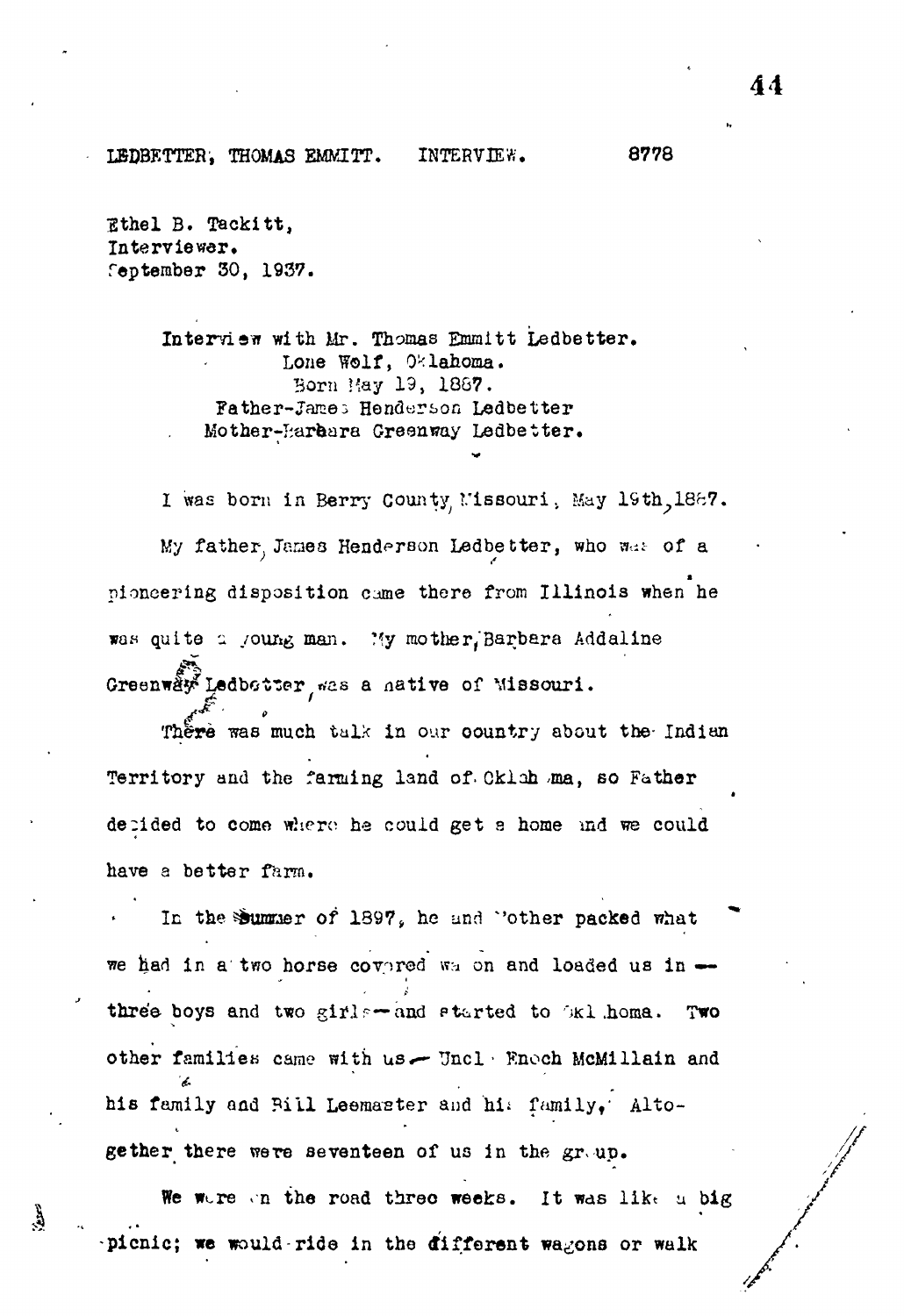LEDBETTER, THOMAS ELLITT. INTERVIEW, 8778

- 2 -

•along as we liked aad *KB* night came we would begin to look for a good camping place, for then you could camp where you chose for the range was free and most people were glad to have travelers c me near their homes for that was about the only wa, to get the news going on in different p rts of the country.

We would select a place sheltered from the wind and which looked as though it had wood and water. Mother and the other women cooked our food on a camp fire. They cooked flap jacks in a frying pan in which meat had been cooked and made coffee in gallon buckets. At night we children slept on pallets mace down on the grass while our elders slept in the wagons.

In crossing the Arkansas River, Father drove our wagon across first with all our family and s me of the  $\epsilon$  Children of the other families in it and he made the crossing very well but the next with which started across did not make it. One of the horses bogged down in the quicksand and fell and it looked  $d\omega$  though the wagon would be lost and the family would be drowned, so **45**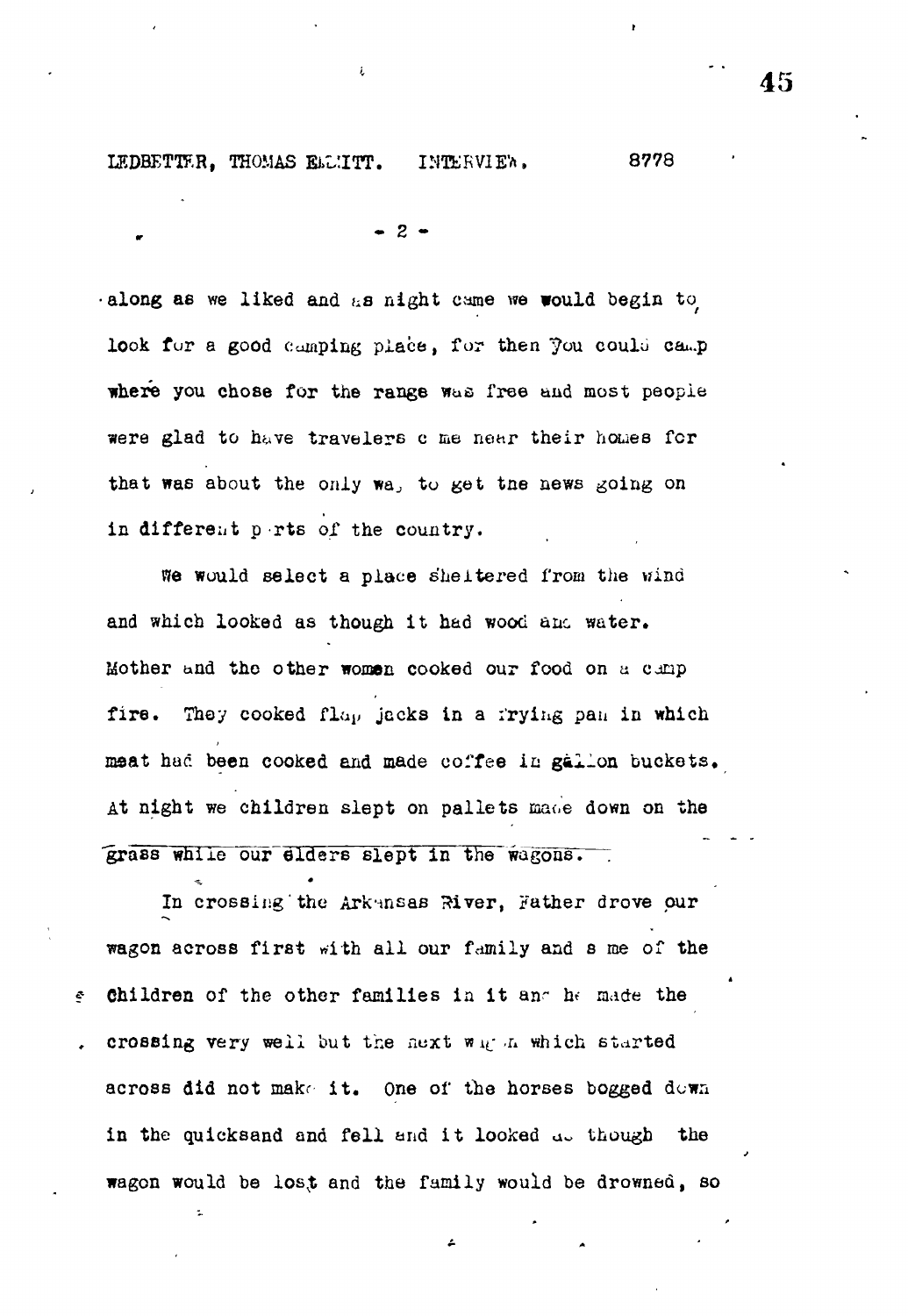## IEDBETTER. THOMAS EVMITT. INTERVIEW. 8778

 $\mathbb{Z}$ 

Father and Mother and we children unhit hed our team as ouickly as possible and Father went back and hitched it onto the wagon in the river and the men got the horse up and pulled both onth the lank; then when the next wagon was read, to cross they hitched all six of the horses to it and at last all were safe with out the loss of anything.

7e remted land mear Stillwate and it all looked so good that Father rented three quarter sections; one from Widow Smith, another from Ed Scott and one from George Flamming. We famed it all with wilking tools. and the cotton land we listed then dra ged down and. planted on a bed and not on a ridge as is now done.

The wheat was put in with a breaking plow harrowed and drilled in with a chain drive walk nedrill. We used a Vilwaukee Drild and Grain Binder.

In 1900 Father sold out everything we had; there was a great deal of stock in the country s it was free range and we had accumulated some cattie, hogs and horses.

46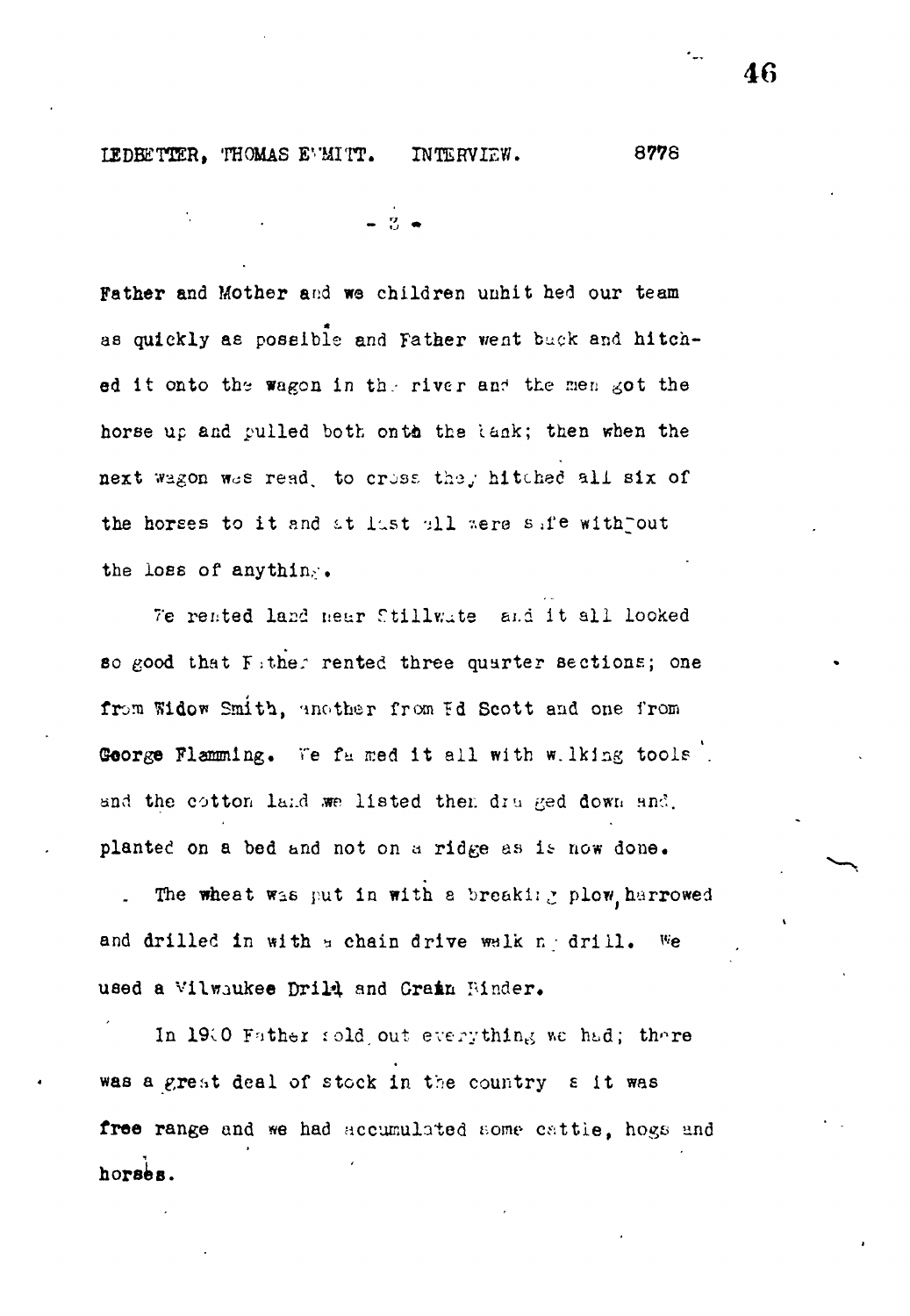LEDBETTER, THOMAS EMMITT. 8778 INTERVEN.

We moved to Ferry for Father expected to register for the drawing of land in the Kiowa Country when it opened in July 1901. There were all kinds of people living in Ferry at that time, whites, negroes and many people of other races, all waiting for the drawing.

Fither registered at 71 Per bit failed to draw a claim, a we went to Eringeport and camped for three REE B.

While there lather traded for a quarter section three Liles south and three Lile, west of of land the Lon Woli townsite in lowa County.

Our family moved to this place in 1961 and we improved it and made a hone. Father and Mather raised the children there and lived on the farm until their declining years forced them to quit farming, then they moved to town where the lived until both passed away. I with my fundly, and re-youngest brother, Goosr, with his faily, are yet lising in these homes.

I have lived in Itlahoma for forty years. Thirtysix of those years have been spent in the vicinity of